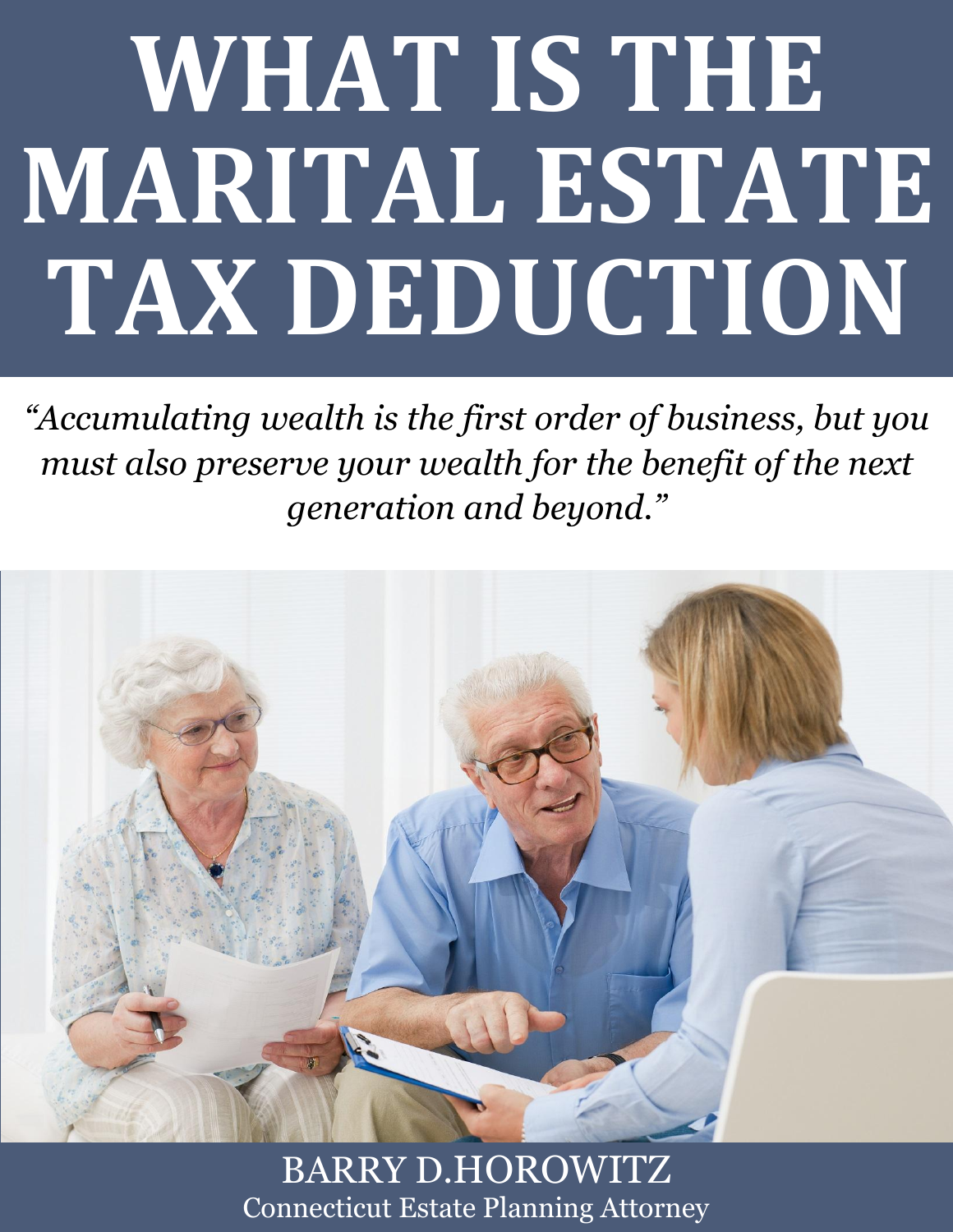

You must be aware of the transfer taxes that you may face when you are planning your estate.

Accumulating wealth is the first order of business, but you must also preserve your wealth for the benefit of the next generation and beyond.

In this paper we will look at the federal estate tax, the federal gift tax, the Connecticut state estate tax, and the marital estate tax deduction.

## *FEDERAL ESTATE TAX*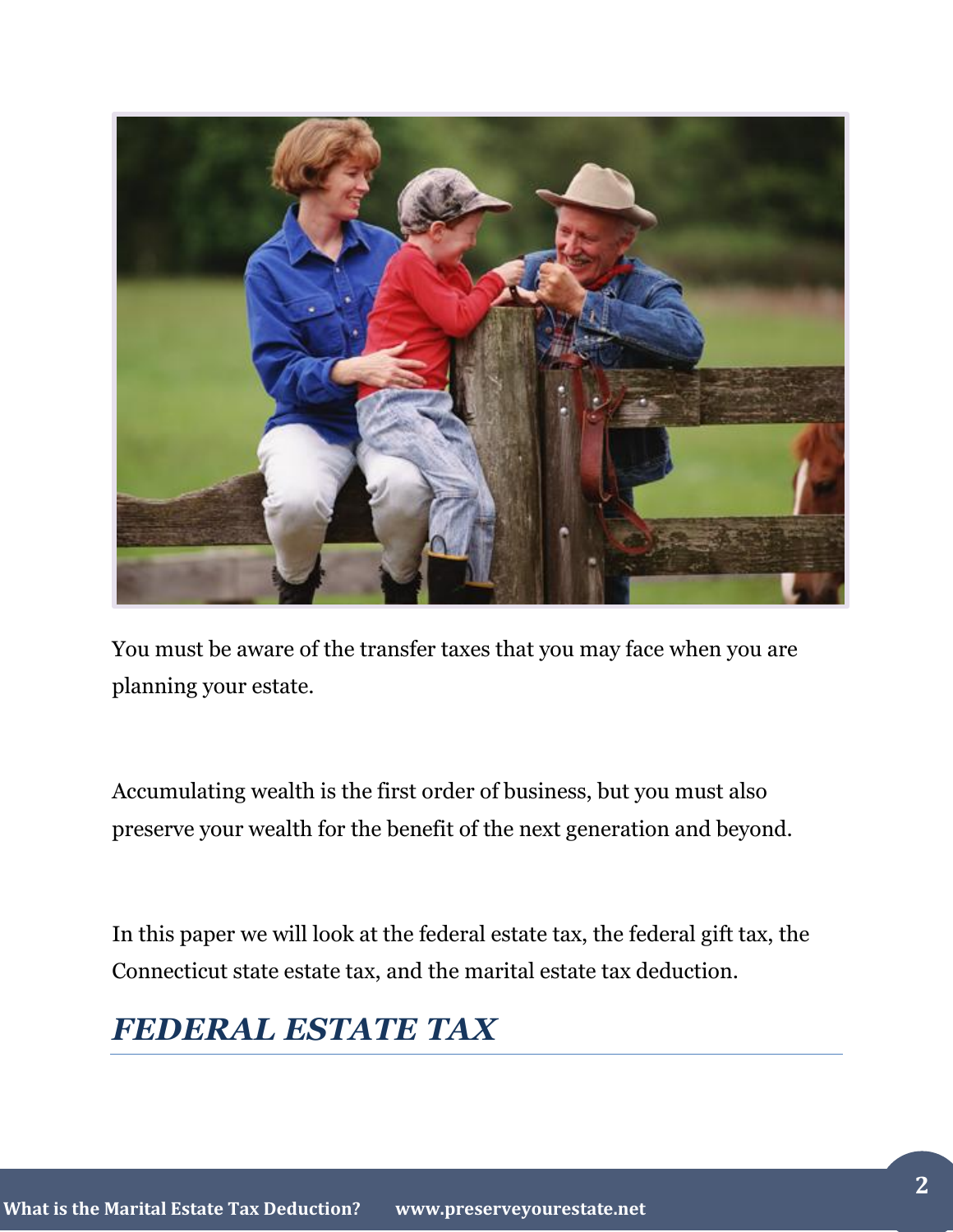There is an estate tax on the federal level that is applicable in all 50 states. Everyone does not pay the tax, because there is a relatively large credit or exclusion.



The exclusion is the amount that you can transfer to others free of taxation. Anything that you transfer beyond the exclusion amount is potentially taxable.

At the time of this writing in 2014, the federal estate tax

exclusion is \$5.34 million. This figure may seem like an arbitrary one, it came about after a series of inflation adjustments. A base of \$5 million was put into place for the 2011 calendar year, and this figure has been adjusted to account for inflation each year since then.

There are no mandates pending that would change the amount of the federal estate tax exclusion, but you should always be aware of the lay of the land, because tax laws can always change. The White House has actually proposed a reduction in the federal estate tax exclusion, but that has not been adopted.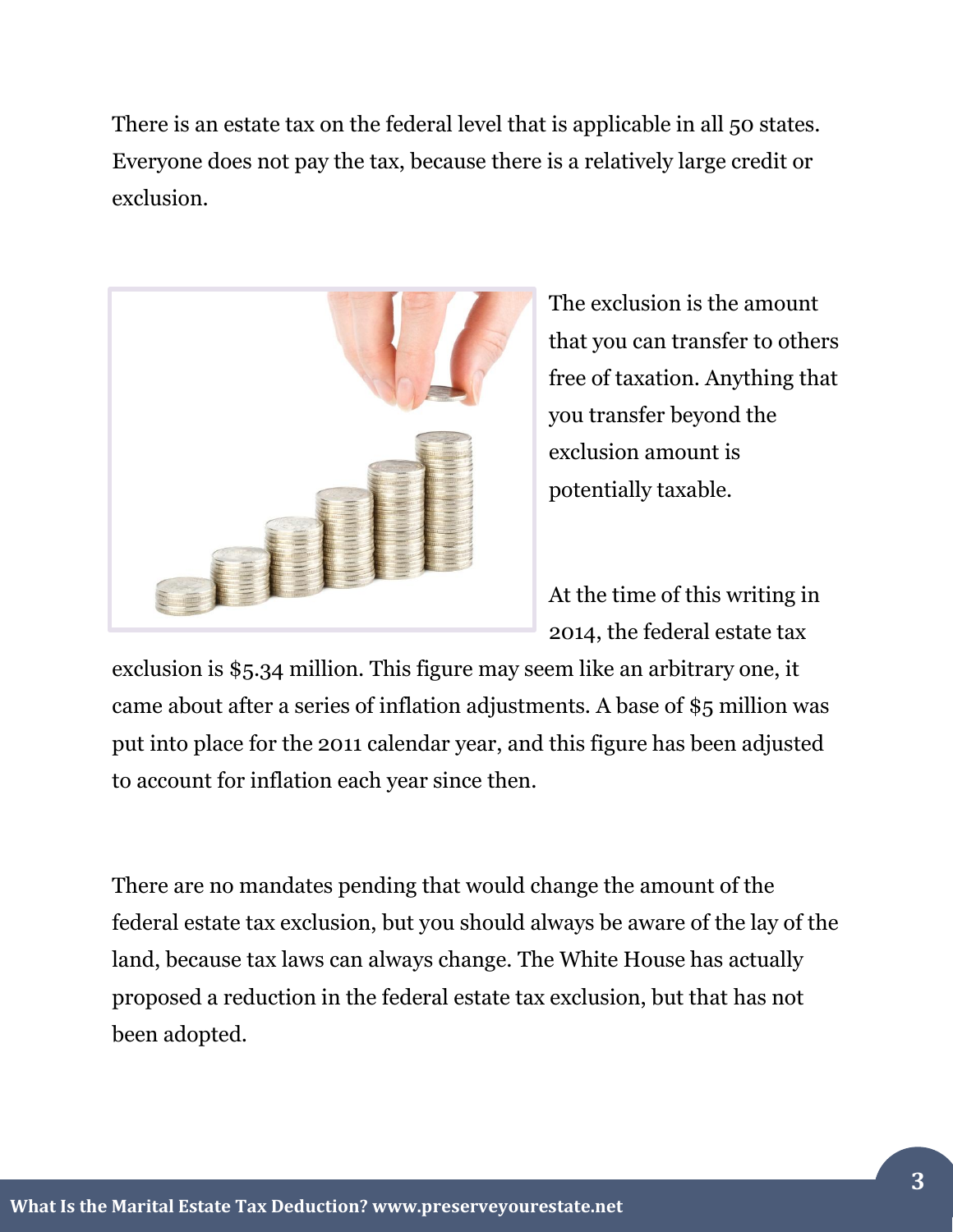The maximum rate of the federal estate tax is 40 percent.

# *FEDERAL GIFT TAX*

It would be logical to conclude that you could simply give gifts to your loved ones while you are living to avoid the estate tax. This was possible after the estate tax was first enacted in 1916, but a gift tax was subsequently enacted to close this loophole.



The gift tax and the estate tax are unified under the tax code. As a result of this unification, the \$5.34 million exclusion is a unified lifetime exclusion. It applies to lifetime gifts that you give coupled with the value of the estate that you are passing on to your heirs. The gift tax also carries a 40 percent top rate.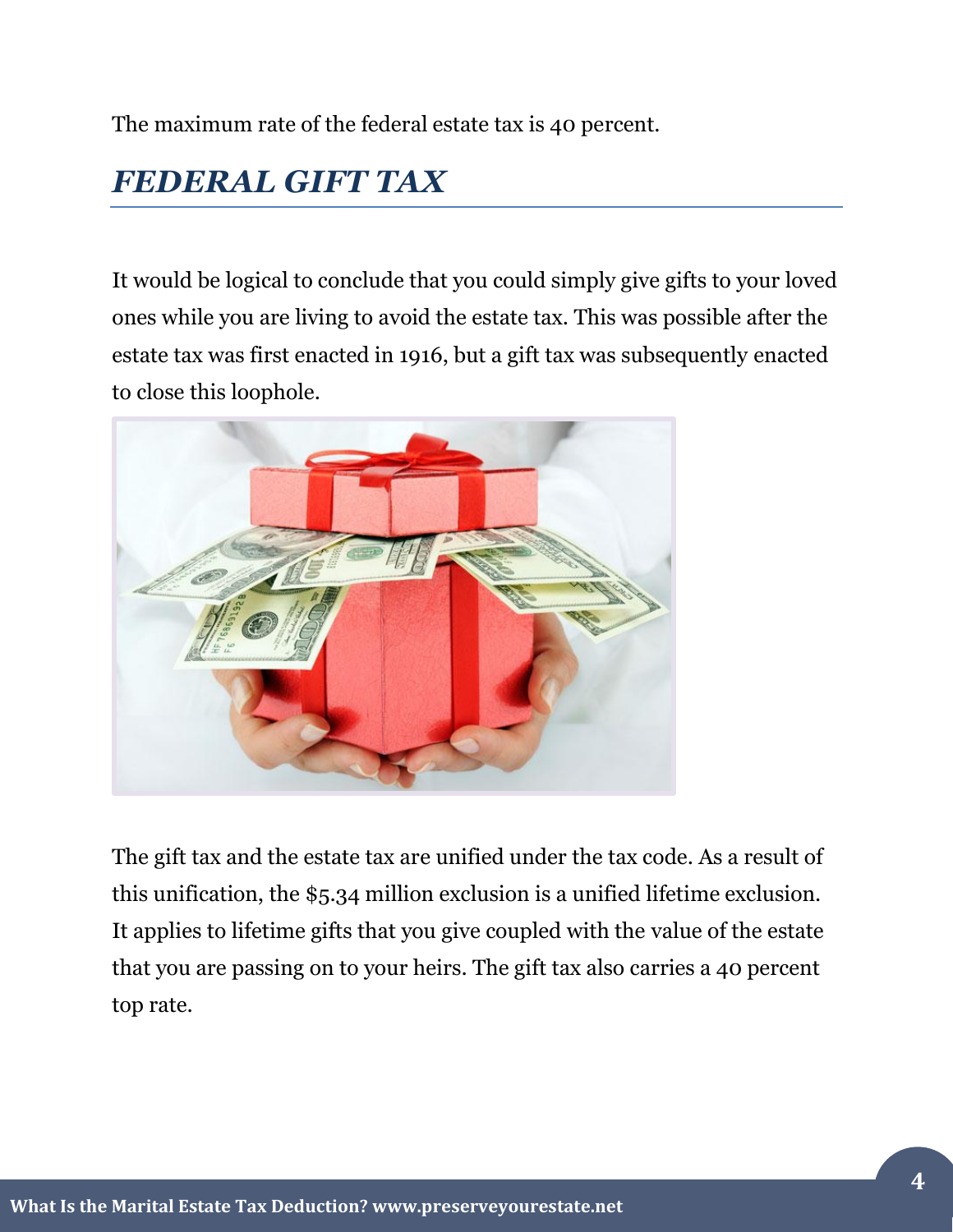# *UNLIMITED MARITAL DEDUCTION*

Now that we have provided the necessary background information about these federal transfer taxes, we can look at the unlimited marital deduction. Because of the marital deduction, you can leave unlimited assets to your spouse without incurring any estate tax liability.



However, to take advantage of the unlimited marital deduction, your surviving spouse must be a citizen of the United States.

There is a logical rationale behind this stipulation. The Internal Revenue Service is not being left out in the cold because of the existence of the unlimited marital deduction. What would happen if you left a taxable estate to your spouse tax-free? The answer is that your surviving spouse would be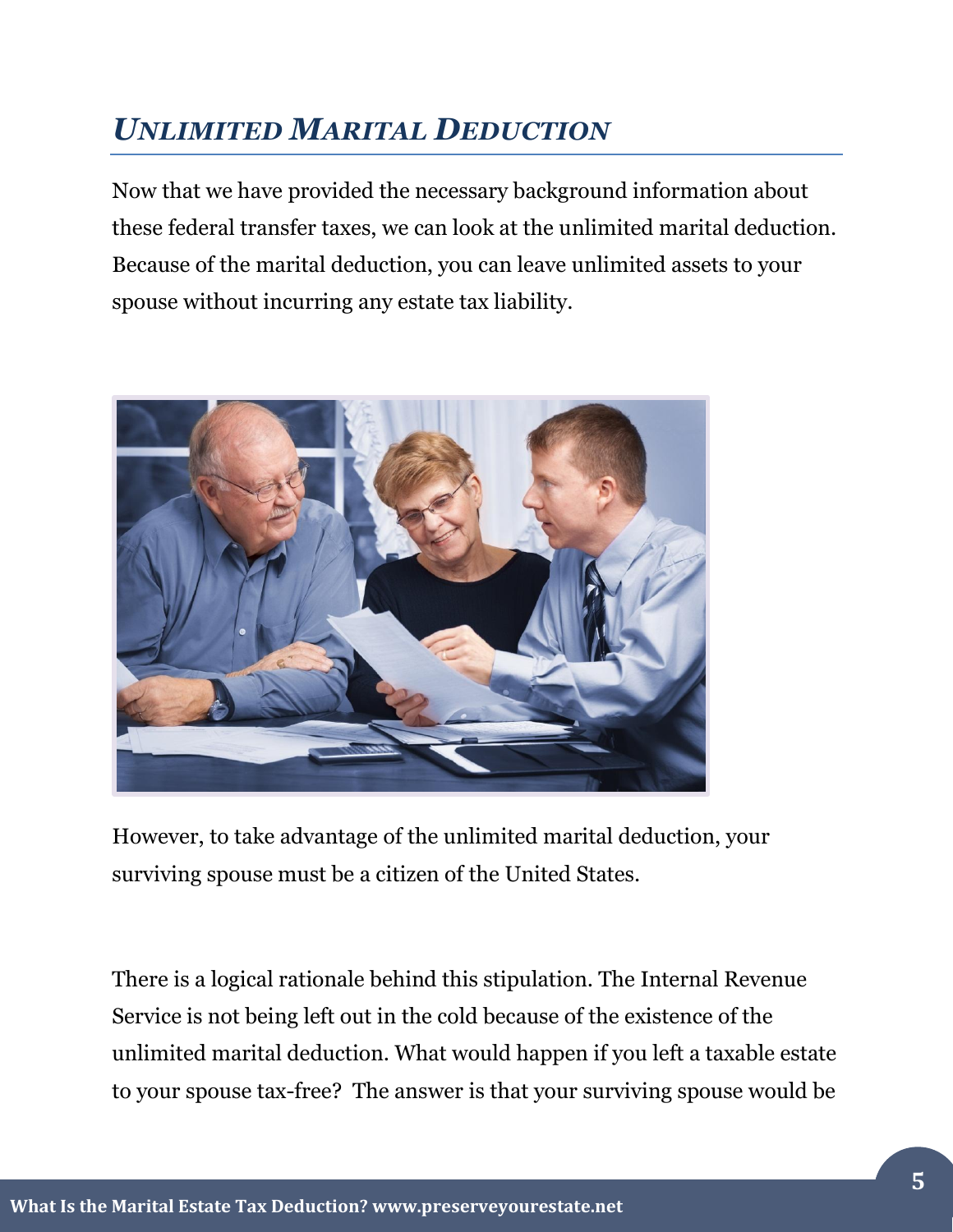in possession of an estate that would be subject to the estate tax after he or she passes away. This is why the powers-that-be are not particularly concerned about the impact of the unlimited marital deduction.

On the other hand, consider the scenario that would exist if the unlimited marital deduction was afforded to a spouse that was a citizen of another country. This person could simply go back to his or her country of citizenship with a tax-free inheritance in hand. The surviving spouse could live out his or her life in this country, and the American tax man would never be able to levy an estate tax.

#### *CONNECTICUT STATE ESTATE TAX*

We have a state-level estate tax in the state of Connecticut. The exclusion for the Connecticut estate tax is \$2 million. This is considerably less than the federal estate tax exclusion, so you could be exposed to the state-level estate tax even if you are exempt from the federal tax.

There is an unlimited marital estate tax exclusion on the state-level, so you can leave unlimited assets to your spouse free of the Connecticut estate tax.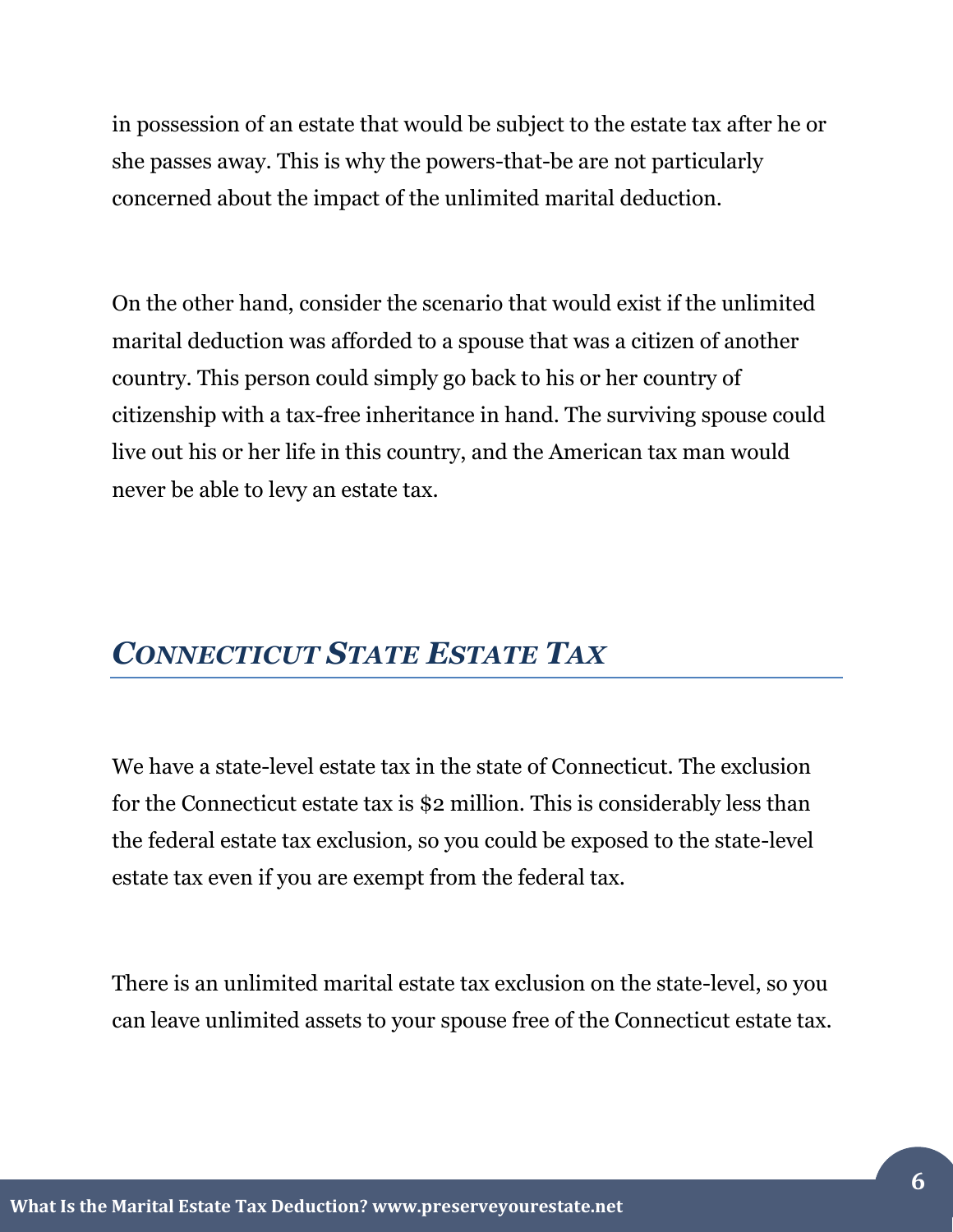#### *SUMMARY*

There is a federal estate tax, a federal gift tax, and a Connecticut state estate tax. The taxes can be levied if you are transferring assets to anyone other than your spouse.

There is an unlimited estate and gift tax marital deduction. You can transfer any amount of money and/or property to your spouse free of taxation, regardless of when the transfers take place.

### *REFERENCES*

Internal Revenue Service [http://www.irs.gov/Businesses/Small-Businesses-&-Self-](http://www.irs.gov/Businesses/Small-Businesses-&-Self-Employed/Estate-and-Gift-Taxes)[Employed/Estate-and-Gift-Taxes](http://www.irs.gov/Businesses/Small-Businesses-&-Self-Employed/Estate-and-Gift-Taxes)

Forbes

[http://www.forbes.com/sites/deborahljacobs/2013/01/09/a-married](http://www.forbes.com/sites/deborahljacobs/2013/01/09/a-married-couples-guide-to-estate-planning/)[couples-guide-to-estate-planning/](http://www.forbes.com/sites/deborahljacobs/2013/01/09/a-married-couples-guide-to-estate-planning/)